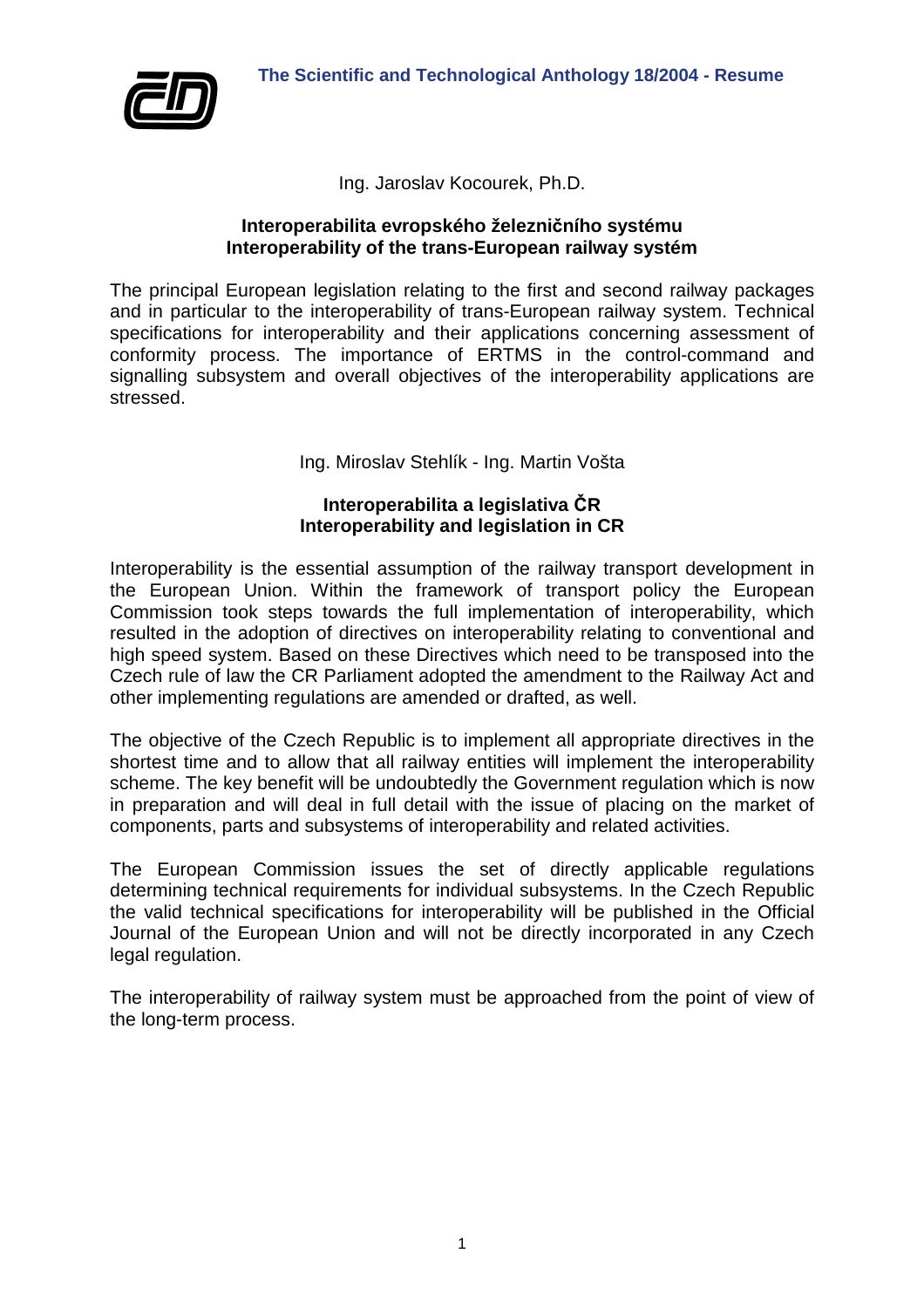

Ing. Radek Čech

### **Výbor pro interoperabilitu a bezpečnost The Interoperability and Safety Committee**

Brief information about activity of the Interoperability and Safety Committee. Current status of the Technical Specifications for Interoperability which are currently under negotiation (TSIs). Further development of the TSIs implementation is outlined.

Ing. Zdeněk Lenc

#### **Činnost koordinační a systémové skupiny AEIF The activity of the European Association for Railway Interoperability (AEIF)**

The article gives information on the European Association for Railway Interoperability (AEIF) activity in drafting the technical specifications for interoperability (TSIs) at the turn of the years 2004/2005. Currently, it mentions the role of the newly established European Railway Agency (ERA) based at Vallencienes / Lille (France). The Agency should fully operate its activity in May 2006 focused on the railway interoperability and safety in Europe. The Agency should carry on the existing works of AEIF concerning the drafting of TSIs.

Ing. Libor Lochman, Ph.D.

# **VÚŽ na cestě k notifikaci VÚŽ on the way to notification**

VÚŽ (Railway Research Institute) – Approval of interoperability directives became an assumption for notification of bodies authorized to assess conformity of products in compliance with applicable Technical Specification for Interoperability. According to the Amendment to the Railway Act in the Czech Republic only Authorized persons can become notified bodies by course of Act No. 22/1997. The applicant's eligibility for giving status of Authorized person is examined by the Czech Office for Standards, Metrology and Testing (ÚNMZ). VÚŽ - Railway Research Institute has been preparing for this status since early 2004 with a view to completing this process by 2005. Review of eligibility and procedures required for status of Authorized person is given in the paper.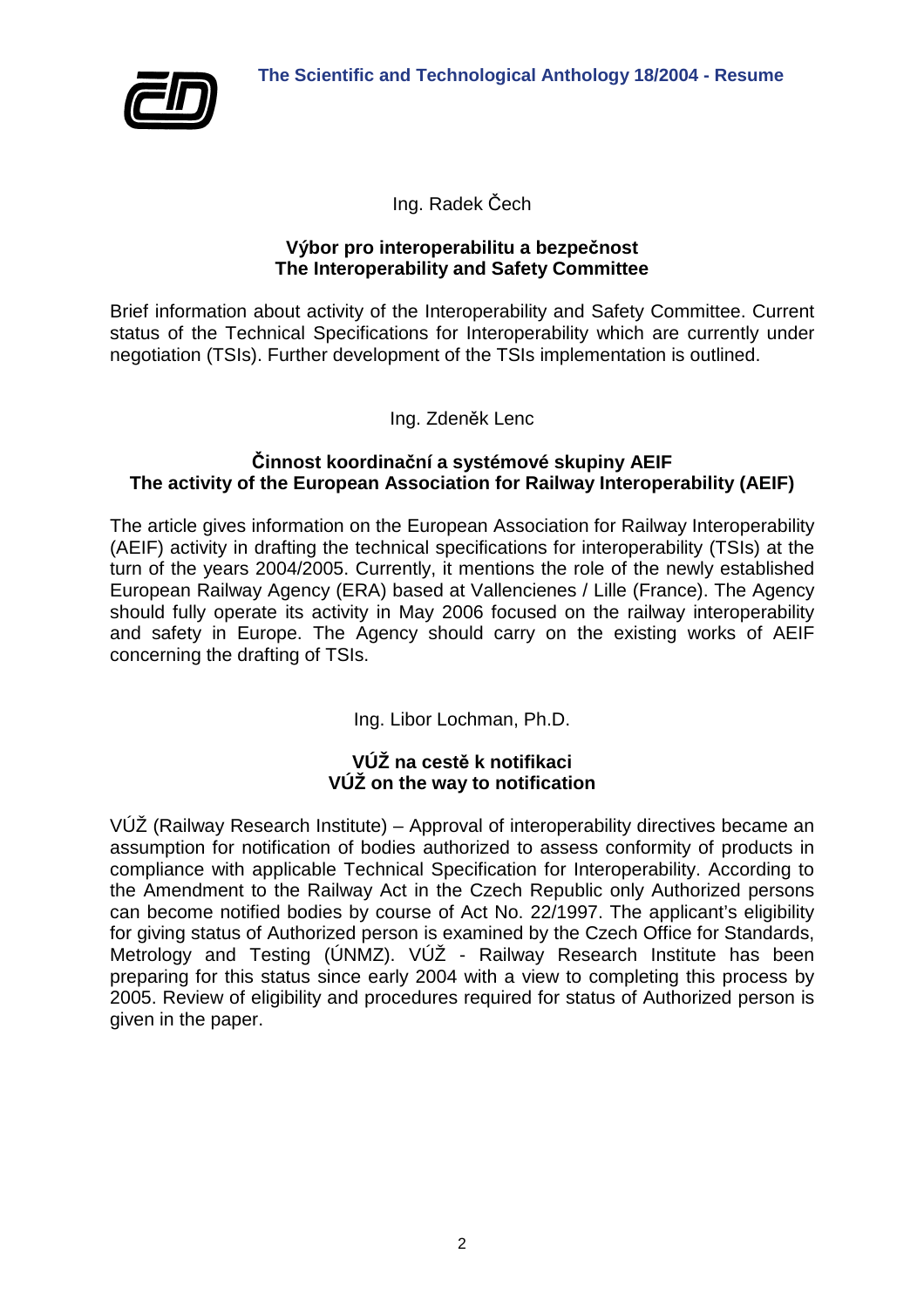

Ing. Jiří Bulis - Ing. Miloš Hrdina

#### **Projekt PHARE CZ 02-03-01 Project PHARE CZ 02-03-01**

Brief information about tender conditions for the project PHARE CZ 02.03.01 "Application of the Directive 2001/16/EC on the Interoperability of Railways" and about technical aid, organization and solution approach. Drawing up of technical specifications (terms) for interoperability. Short conclusions of the project concerning the transition period and draft of the strategic investment plan for implementation of the technical specifications for interoperability.

Ing. Libor Lochman, Ph.D.

## **Technické specifikace pro interoperabilitu subsystému "Řízení a zabezpečení" Technical specifications for Control-Command and signalling systems**

TSIs – In 1996 and 2001 the European Commission issued directives concerning the interoperability of the European high-speed rail system and consequently of the trans-European conventional rail system. In connection with these Directives the technical specifications for interoperability (TSIs) were developed including specifications for Control-Command and signalling systems. In this field the basic element of the interoperability is the European Railway Traffic Management System (ERTMS). As regards conventional lines the requirements substantially go beyond the framework of the ERTMS specifications to maintain and to ensure a perspective seamless vehicle and track compatibility. Problems of the TSIs application are discussed in the paper.

# Ing. Petr Jindra

# Technické specifikace pro interoperabilitu subsystému "Telematické aplikace v **nákladní přepravě"**

#### **Technical specifications for Interoperability, Subsystem Telematic Applications for Freight (TAF TSI)**

The paper gives brief information on the origin process of the Technical Specification for Interoperability, Subsystem Telematic Applications for Freight (TAF TSI). It considers the impact of their release in the form of the European Commission's regulation on all participants in the international rail freight service. It also reminds of the legal basis of these specifications and their assumed demanding and expensive implementation.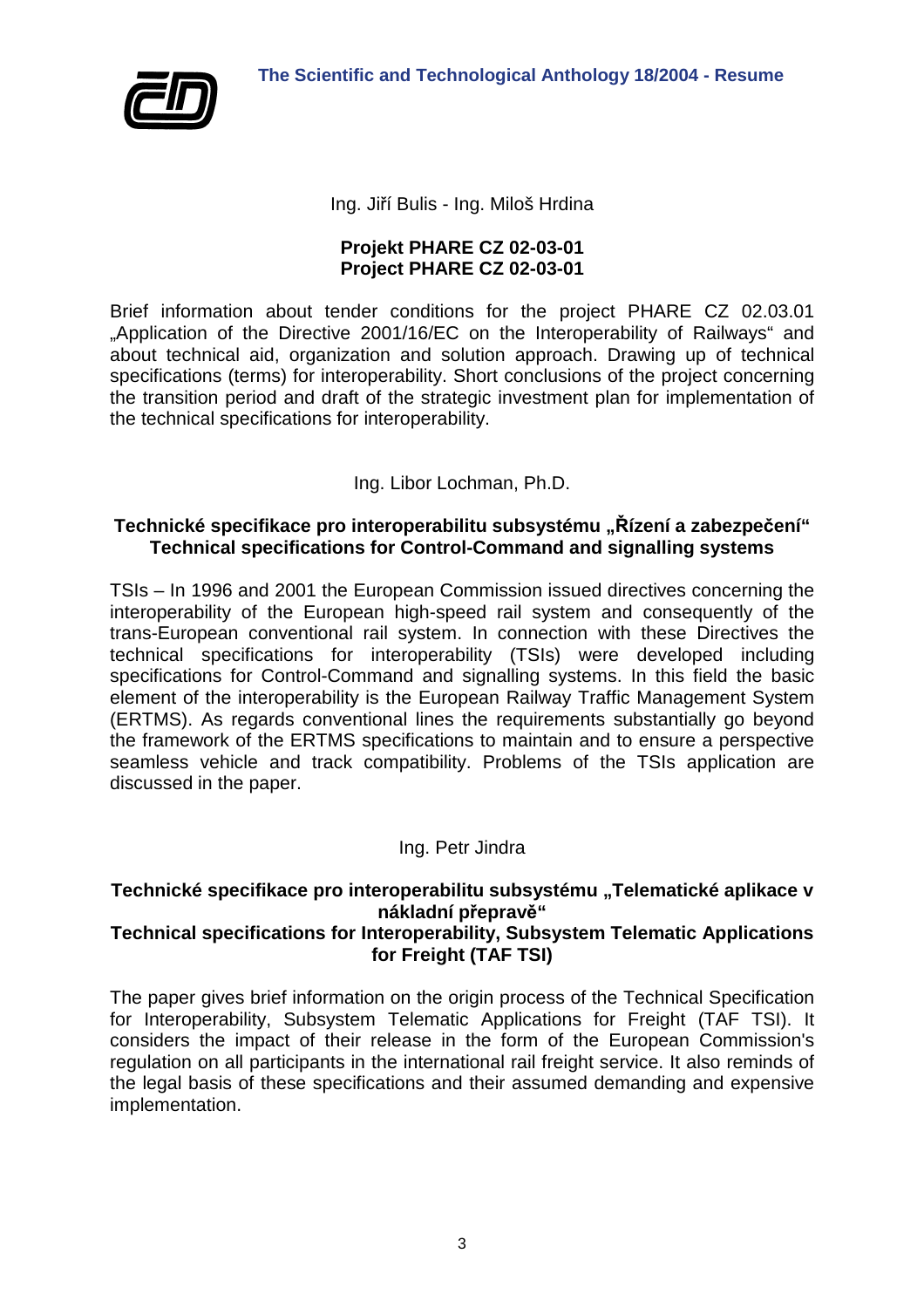

Ing. Jan Hlaváček

#### Technické specifikace pro interoperabilitu subsystému "Hluk" **Technical specifications for interoperability of the subsystem ..Noise"**

The article is about TSI for the subsystem "Noise". It briefly describes not only the contents of the above mentioned TSIs, but also political background with emphasis on sustainable development and environmental friendliness. It forecasts potentional problems in relation implementation of the directive in the Czech Republic and it also shows how to meet its requirements.

## Ing. Jan Matějka

#### **Interoperabilita z pohledu elektrické trakce Interoperability of stable electric traction devices**

The basic explanation of the term Interoperability in connection with the new situation in the European Union, which implies the gradual integrating national railway networks. Requirements for interoperability of stable electric traction devices and its cooperation with pantographs of electric power cars in accordance with the recommendations of the High Speed TSIs for subsystem Energy. Defined conditions of specifications for junction lines included in the afore-mentioned TSIs will be the basis of the Conventional TSIs for Energy, which are currently being developed. The present situation of ČD, a.s. and progress in this field.

# Ing. Jan Větrovský

#### **Technické specifikace pro interoperabilitu subsystému "Kolejová vozidla – nákladní vozy"** Technical specifications for interoperability of subsystem "Rolling stock"

Information about legislation development leading to the emergence of TSIs for freight wagons and the impact on the legislation in the Czech Republic. A brief outline indicating how these changes will affect further development of freight rolling stock in the Czech Republic, what requirements will have to be satisfied and related risks.